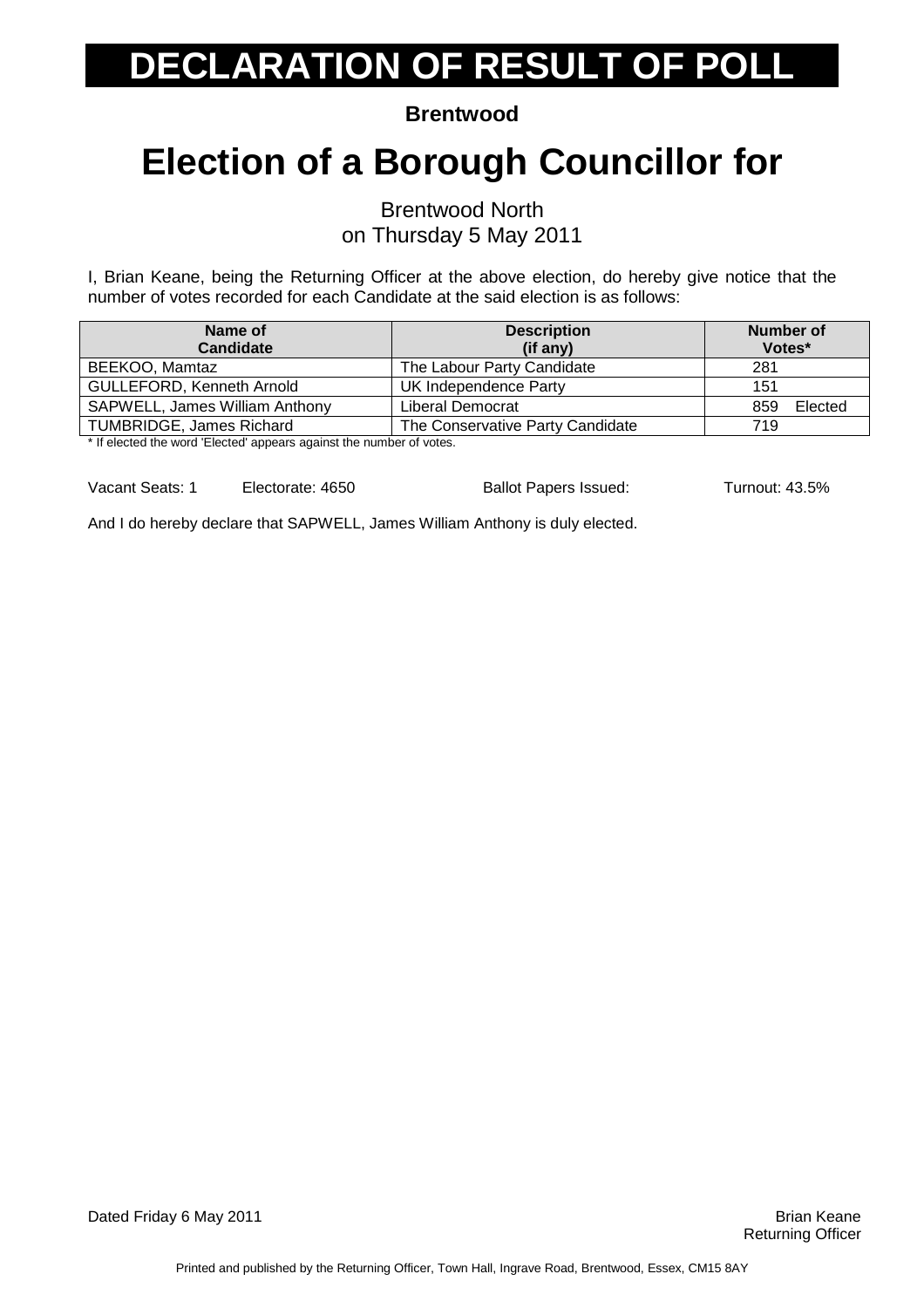**Brentwood** 

### **Election of a Borough Councillor for**

Brentwood South

on Thursday 5 May 2011

I, Brian Keane, being the Returning Officer at the above election, do hereby give notice that the number of votes recorded for each Candidate at the said election is as follows:

| Name of<br><b>Candidate</b>                                                                                           | <b>Description</b><br>(if any)   | Number of<br>Votes* |
|-----------------------------------------------------------------------------------------------------------------------|----------------------------------|---------------------|
| BISHOP, David John                                                                                                    | The Conservative Party Candidate | 726                 |
| ELLIS, Trevor Keith                                                                                                   | Liberal Democrat                 | 306                 |
| LE-SURF, Michael                                                                                                      | The Labour Party Candidate       | Elected<br>850      |
| . We fit with a real field to constant field of a state of the second constant of the constant of the state of $\sim$ |                                  |                     |

If elected the word 'Elected' appears against the number of votes.

Vacant Seats: 1 Electorate: 4299 Ballot Papers Issued: Turnout: 44.4%

And I do hereby declare that LE-SURF, Michael is duly elected.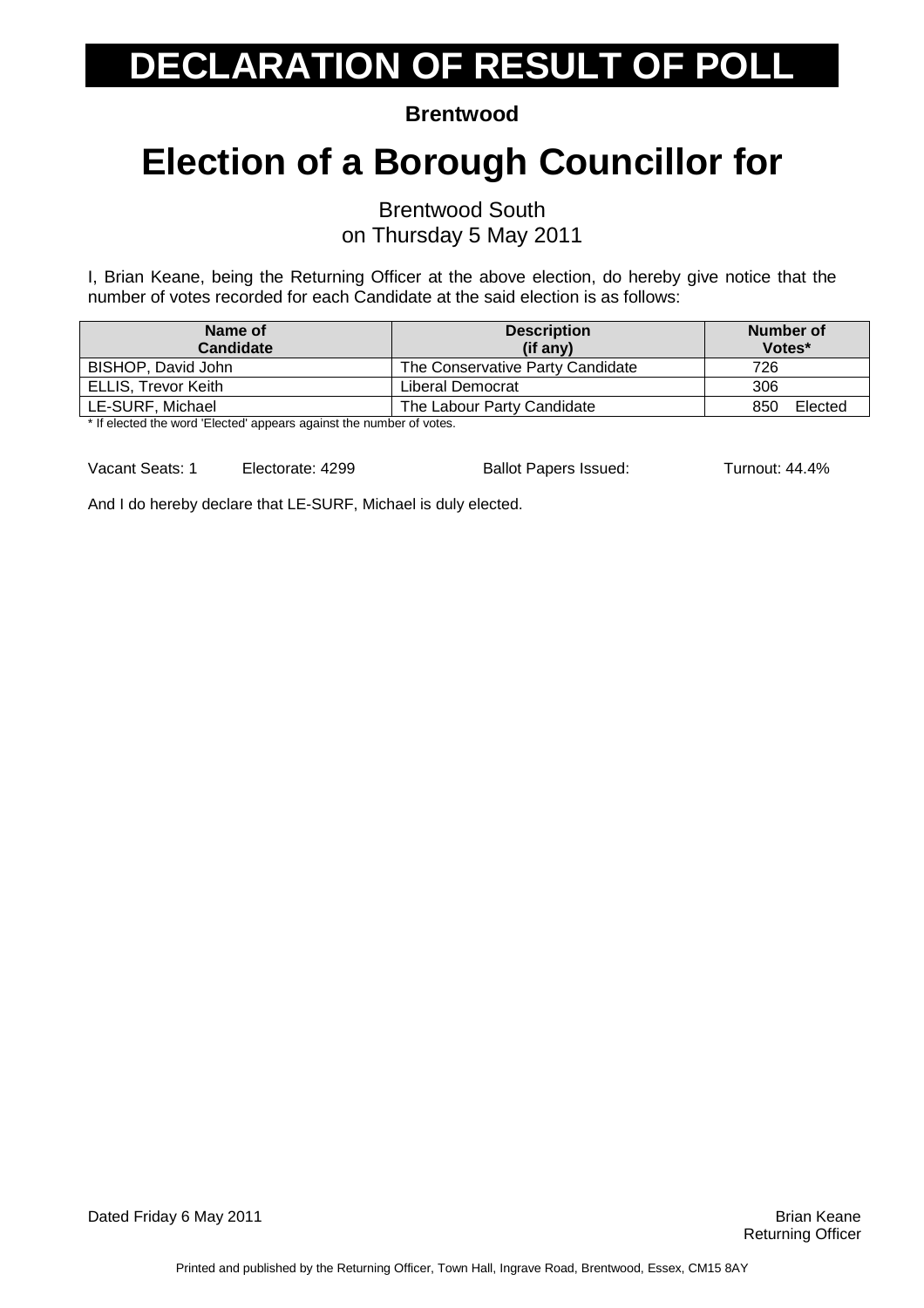**Brentwood** 

### **Election of a Borough Councillor for**

Brentwood West

on Thursday 5 May 2011

I, Brian Keane, being the Returning Officer at the above election, do hereby give notice that the number of votes recorded for each Candidate at the said election is as follows:

| Name of<br><b>Candidate</b>                                         | <b>Description</b><br>(if any)   | Number of<br>Votes* |
|---------------------------------------------------------------------|----------------------------------|---------------------|
| <b>CHILVERS, Karen Louise</b>                                       | Liberal Democrat                 | 948                 |
| <b>MORRISSEY, Juliette</b>                                          | The Labour Party Candidate       | 221                 |
| RUSSELL, William Joseph                                             | The Conservative Party Candidate | Elected<br>958      |
| * If algoted the werd 'Elected' oppears against the number of vetop |                                  |                     |

If elected the word 'Elected' appears against the number of votes.

Vacant Seats: 1 Electorate: 5044 Ballot Papers Issued: Turnout: 42.3%

And I do hereby declare that RUSSELL, William Joseph is duly elected.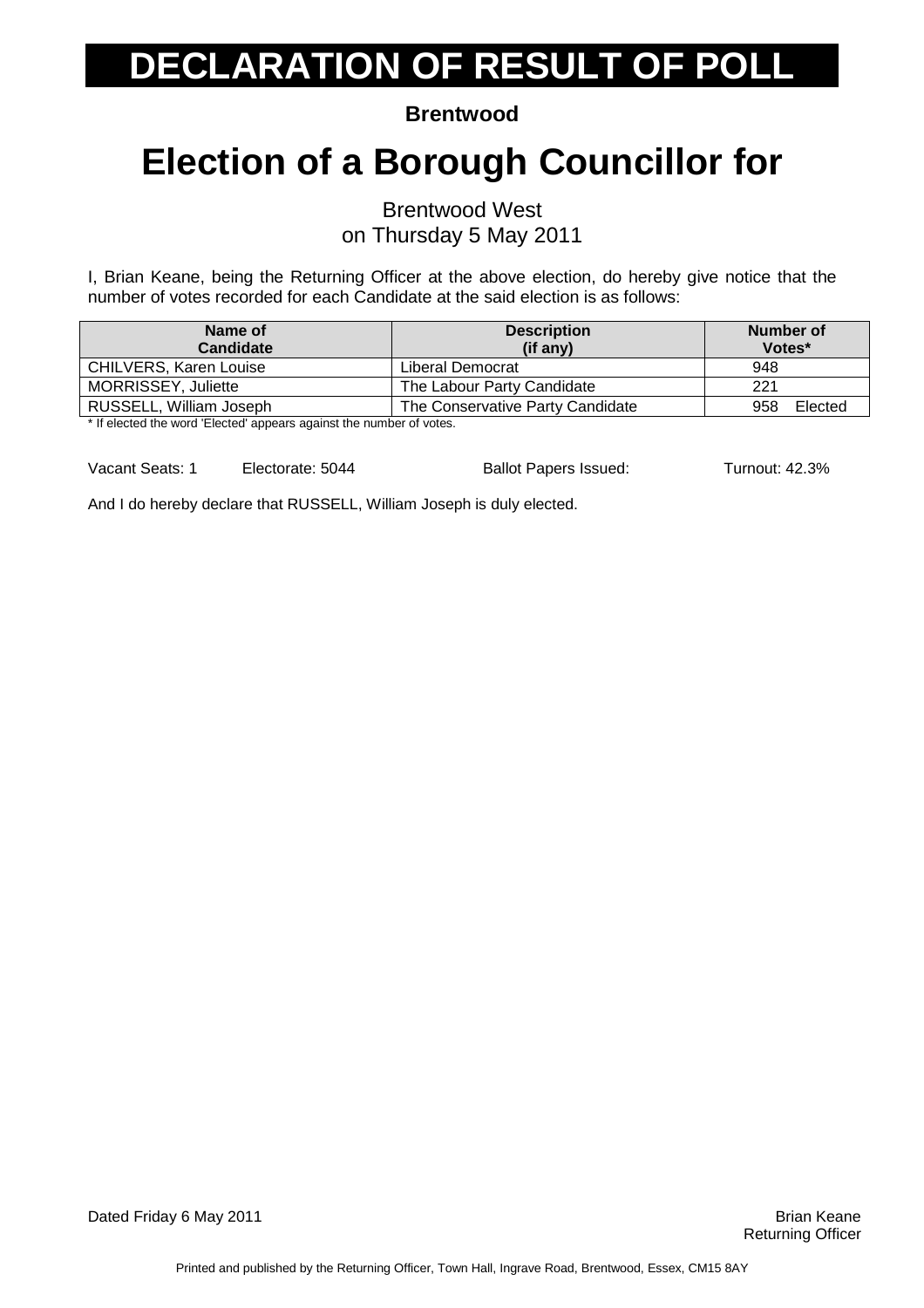**Brentwood** 

### **Election of a Borough Councillor for**

Brizes & Doddinghurst

on Thursday 5 May 2011

I, Brian Keane, being the Returning Officer at the above election, do hereby give notice that the number of votes recorded for each Candidate at the said election is as follows:

| Name of<br><b>Candidate</b>                                                                                                                                                                                                       | <b>Description</b><br>$(if$ any) | Number of<br>Votes* |
|-----------------------------------------------------------------------------------------------------------------------------------------------------------------------------------------------------------------------------------|----------------------------------|---------------------|
| <b>CUTBUSH, Nina Rose</b>                                                                                                                                                                                                         | Liberal Democrat                 | 338                 |
| MAGUIRE, Yvonne Jeanette                                                                                                                                                                                                          | UK Independence Party            | 308                 |
| NAYLOR, Ann Frances                                                                                                                                                                                                               | The Conservative Party Candidate | Elected<br>1213     |
| WATERHOUSE, Yvonne                                                                                                                                                                                                                | The Labour Party Candidate       | 206                 |
| $\frac{1}{2}$ . The contract of the contract of the contract of the contract of the contract of the contract of the contract of the contract of the contract of the contract of the contract of the contract of the contract of t |                                  |                     |

If elected the word 'Elected' appears against the number of votes.

Vacant Seats: 1 Electorate: 4698 Ballot Papers Issued: Turnout: 44.2%

And I do hereby declare that NAYLOR, Ann Frances is duly elected.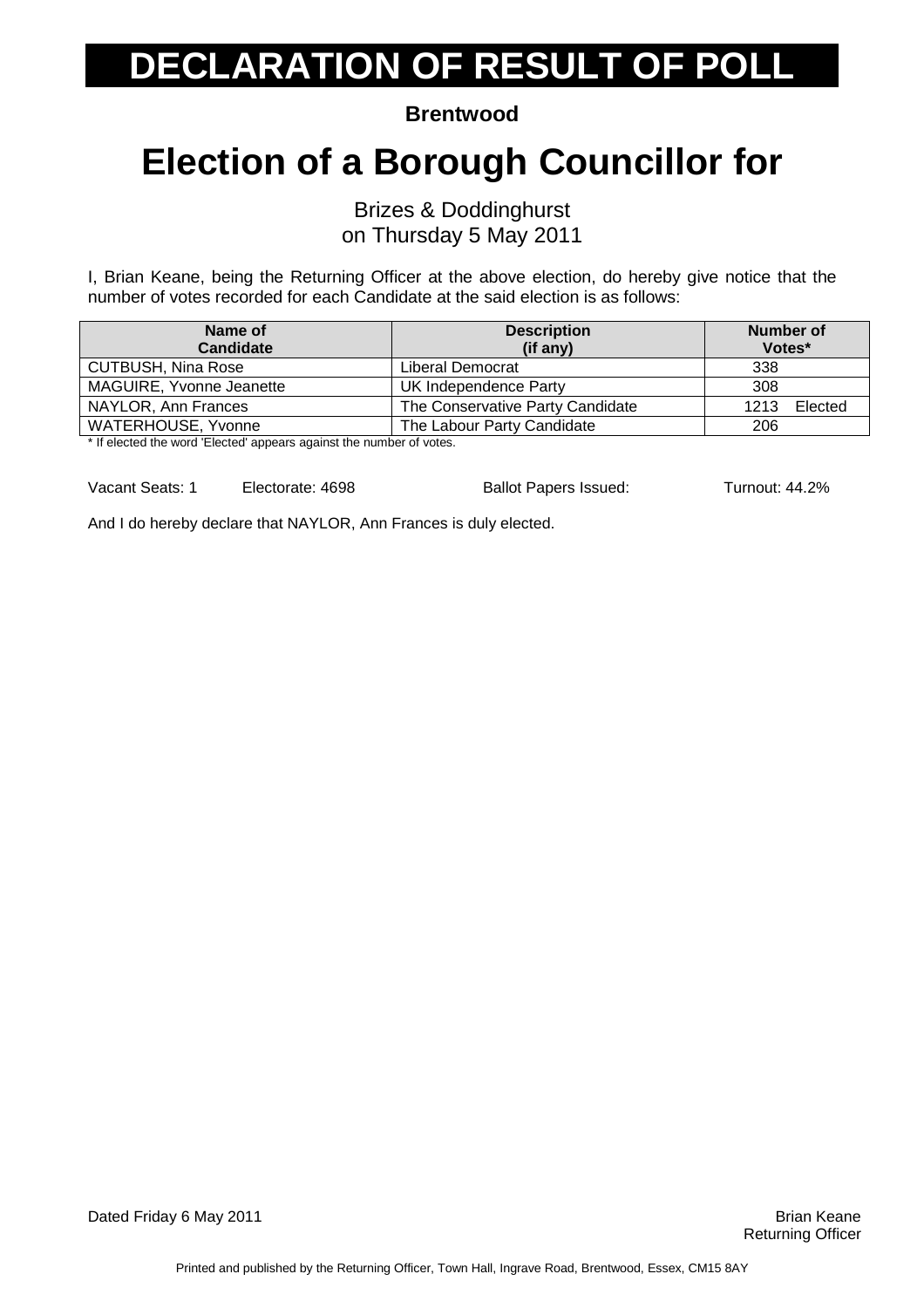**Brentwood** 

#### **Election of a Borough Councillor for**

Herongate, Ingrave & West Horndon on Thursday 5 May 2011

I, Brian Keane, being the Returning Officer at the above election, do hereby give notice that the number of votes recorded for each Candidate at the said election is as follows:

| Name of                        | <b>Description</b>               | Number of      |
|--------------------------------|----------------------------------|----------------|
| <b>Candidate</b>               | (if any)                         | Votes*         |
| <b>BARRETT, Gareth Paul</b>    | The Labour Party Candidate       | 167            |
| <b>GULLEFORD, James Stuart</b> | UK Independence Party            | 177            |
| MACLELLAN, Gordon Edward       | The Conservative Party Candidate | Elected<br>862 |
| <b>PRICE, Linda Doreen</b>     | Liberal Democrat                 | 142            |

If elected the word 'Elected' appears against the number of votes.

Vacant Seats: 1 Electorate: 2967 Ballot Papers Issued: Turnout: 45.9%

And I do hereby declare that MACLELLAN, Gordon Edward is duly elected.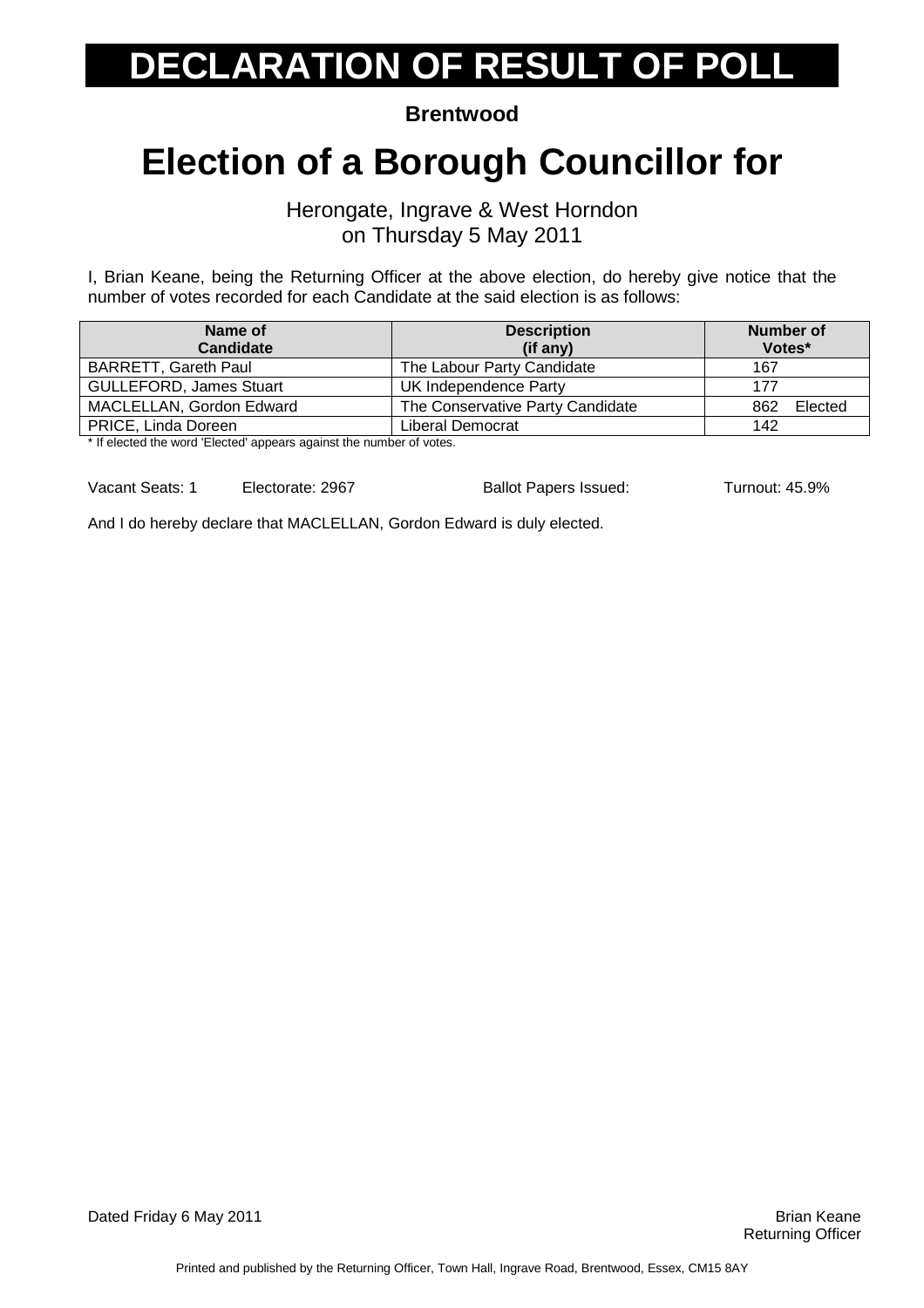**Brentwood** 

### **Election of a Borough Councillor for**

Hutton East

on Thursday 5 May 2011

I, Brian Keane, being the Returning Officer at the above election, do hereby give notice that the number of votes recorded for each Candidate at the said election is as follows:

| Name of<br><b>Candidate</b>                                                                                                                                                                                                       | <b>Description</b><br>$(if$ any) | Number of<br>Votes* |
|-----------------------------------------------------------------------------------------------------------------------------------------------------------------------------------------------------------------------------------|----------------------------------|---------------------|
| <b>GULLEFORD, Stuart Anthony</b>                                                                                                                                                                                                  | UK Independence Party            | 190                 |
| <b>HOSSACK, Christopher Roy</b>                                                                                                                                                                                                   | The Conservative Party Candidate | Elected<br>663      |
| PICKARD, John                                                                                                                                                                                                                     | The Labour Party Candidate       | 205                 |
| <b>SPENCER, June Dorothy</b>                                                                                                                                                                                                      | Liberal Democrat                 | 159                 |
| $\frac{1}{2}$ . The contract of the contract of the contract of the contract of the contract of the contract of the contract of the contract of the contract of the contract of the contract of the contract of the contract of t |                                  |                     |

If elected the word 'Elected' appears against the number of votes.

Vacant Seats: 1 Electorate: 2858 Ballot Papers Issued: Turnout: 42.8%

And I do hereby declare that HOSSACK, Christopher Roy is duly elected.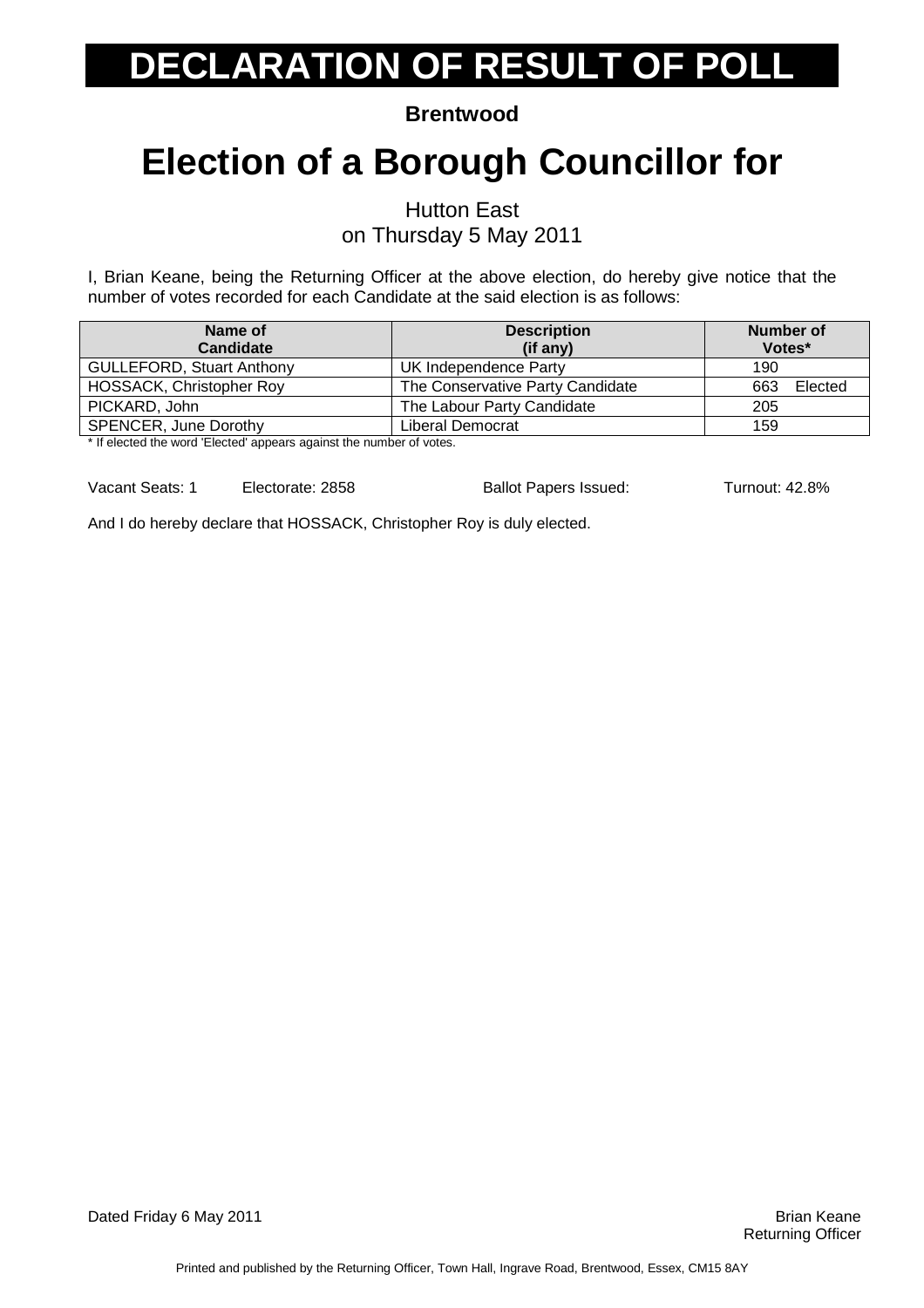**Brentwood** 

### **Election of a Borough Councillor for**

Hutton North

on Thursday 5 May 2011

I, Brian Keane, being the Returning Officer at the above election, do hereby give notice that the number of votes recorded for each Candidate at the said election is as follows:

| Name of<br><b>Candidate</b>       | <b>Description</b><br>(if any)   | <b>Number of</b><br>Votes* |
|-----------------------------------|----------------------------------|----------------------------|
| <b>GEARON-SIMM, Janice Edwina</b> | Green Party candidate            | 49                         |
| <b>QUIRK, Russell Stuart</b>      | The Conservative Party Candidate | Elected<br>636             |
| SOAMES, Graham David              | Independent                      | 545                        |
| <b>TYRRELL, Stephen George</b>    | Liberal Democrat                 | 141                        |
| <b>WATERHOUSE, Timothy Philip</b> | The Labour Party Candidate       | 150                        |

\* If elected the word 'Elected' appears against the number of votes.

Vacant Seats: 1 Electorate: 3096 Ballot Papers Issued: Turnout: 49.4%

And I do hereby declare that QUIRK, Russell Stuart is duly elected.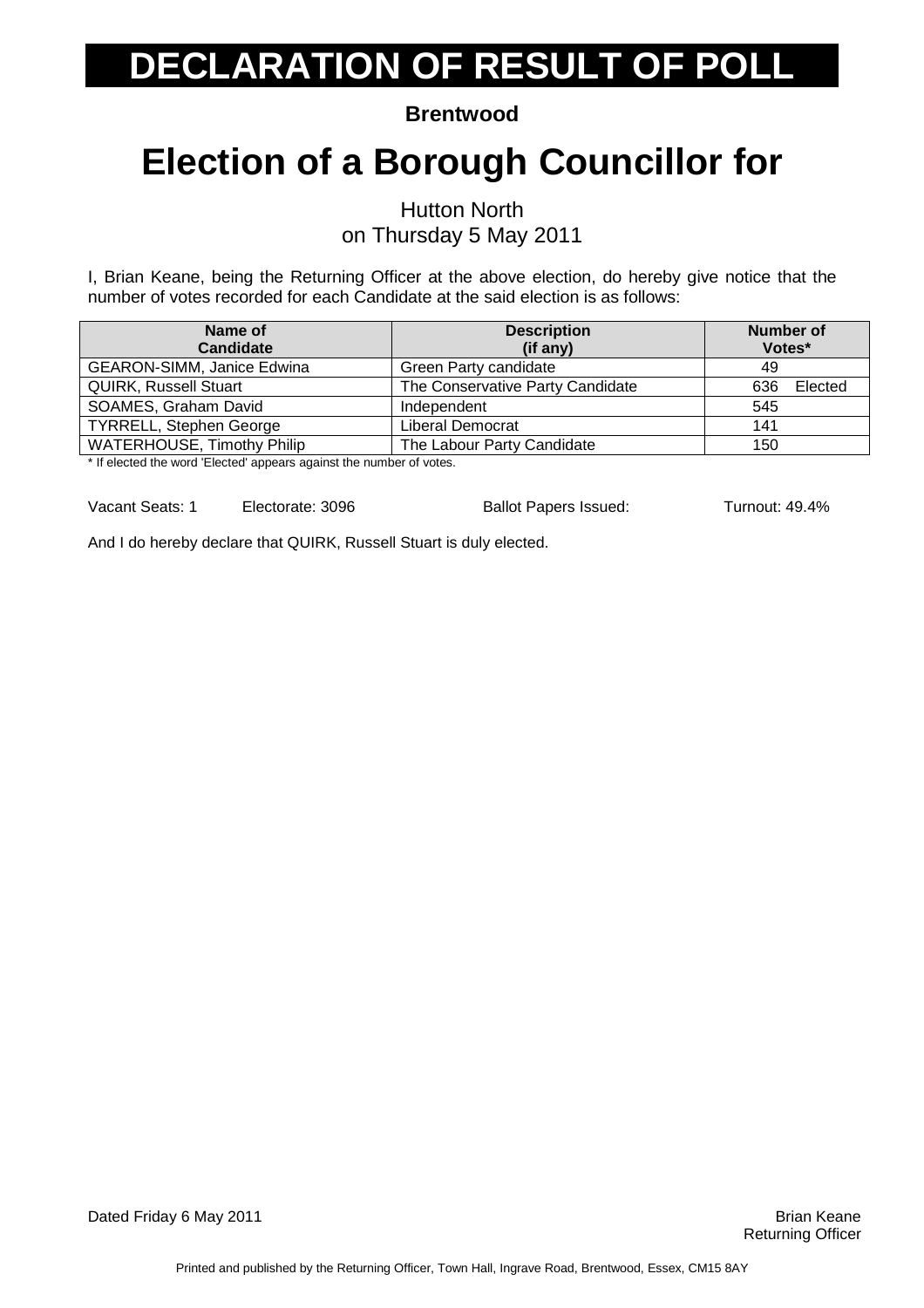**Brentwood** 

#### **Election of Borough Councillors for**

Ingatestone, Fryerning & Mountnessing on Thursday 5 May 2011

I, Brian Keane, being the Returning Officer at the above election, do hereby give notice that the number of votes recorded for each Candidate at the said election is as follows:

| Name of<br><b>Candidate</b>       | <b>Description</b><br>(if any)   | <b>Number of</b><br>Votes* |
|-----------------------------------|----------------------------------|----------------------------|
| <b>BROWN, Colin Stuart</b>        | Liberal Democrat                 | 328                        |
| DEDMAN, Patricia Mary             | The Labour Party Candidate       | 360                        |
| <b>GULLEFORD, Janette Pauline</b> | UK Independence Party            | 358                        |
| HONES, Noelle Christina           | The Conservative Party Candidate | Elected<br>1311            |
| PAPI, Kristiana Eleftheria        | Liberal Democrat                 | 336                        |
| <b>SPARLING, Keith Michael</b>    | The Conservative Party Candidate | Elected<br>1223            |
| WINTER, Jane Elizabeth            | The Labour Party Candidate       | 375                        |

\* If elected the word 'Elected' appears against the number of votes.

Vacant Seats: 2 Electorate: 4766 Ballot Papers Issued: Turnout: 50%

And I do hereby declare that HONES, Noelle Christina and SPARLING, Keith Michael are duly elected.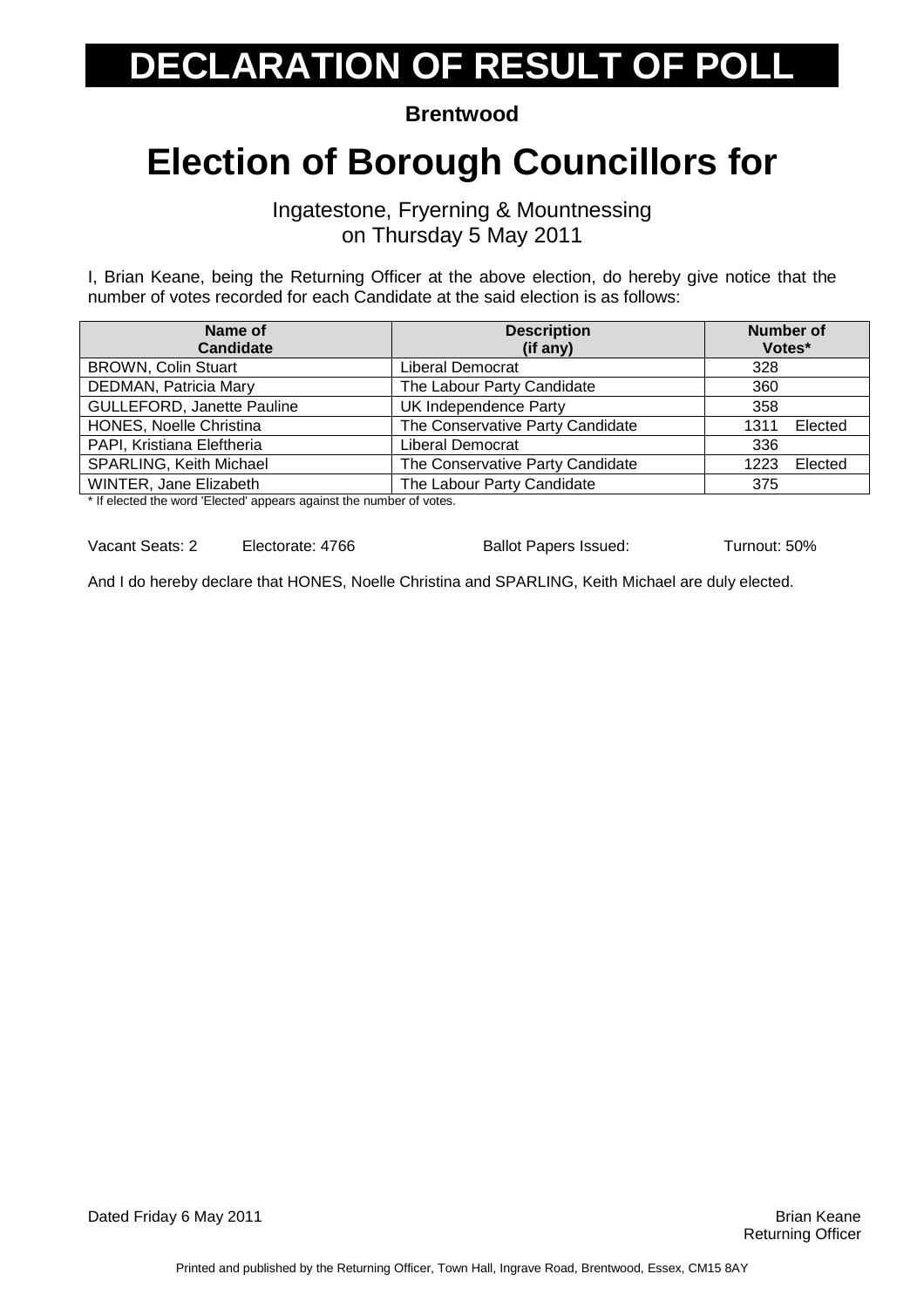**Brentwood** 

### **Election of a Borough Councillor for**

Pilgrims Hatch on Thursday 5 May 2011

I, Brian Keane, being the Returning Officer at the above election, do hereby give notice that the number of votes recorded for each Candidate at the said election is as follows:

| Name of<br><b>Candidate</b>                                                                     | <b>Description</b><br>(if any)   | Number of<br>Votes* |         |
|-------------------------------------------------------------------------------------------------|----------------------------------|---------------------|---------|
| DAVIES, Victoria Frances                                                                        | Liberal Democrat                 | 1091                | Elected |
| KERSLAKE, John                                                                                  | The Conservative Party Candidate | 565                 |         |
| SMITH, David James                                                                              | The Labour Party Candidate       | 253                 |         |
| المتعقب والمستحيم والمستحدث والمستحدث والمستحدث والمستحدث والمستحدث والمستحدث والمنافي والمنافي |                                  |                     |         |

If elected the word 'Elected' appears against the number of votes.

Vacant Seats: 1 Electorate: 4566 Ballot Papers Issued: Turnout: 42.2%

And I do hereby declare that DAVIES, Victoria Frances is duly elected.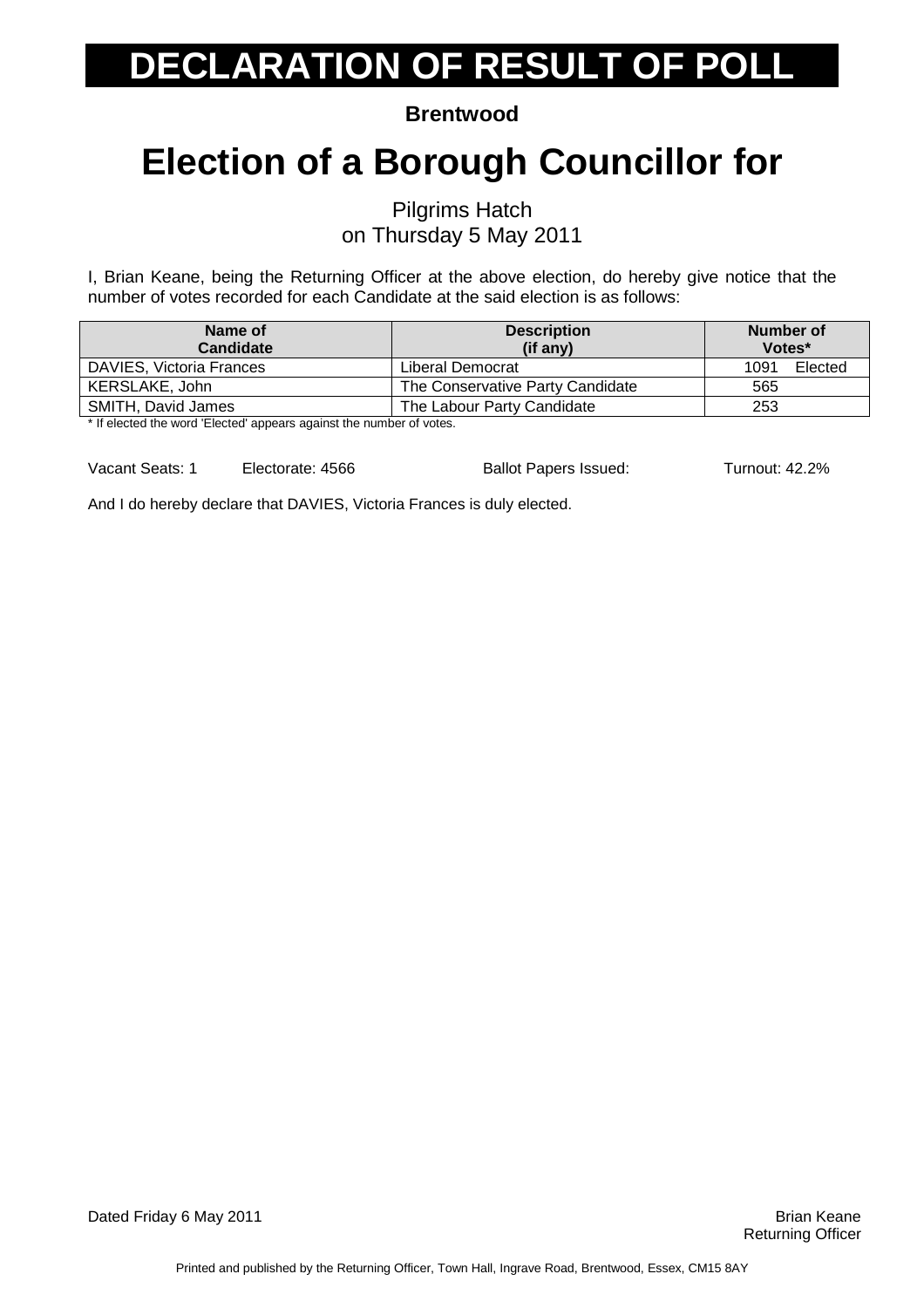**Brentwood** 

### **Election of a Borough Councillor for**

**Shenfield** 

on Thursday 5 May 2011

I, Brian Keane, being the Returning Officer at the above election, do hereby give notice that the number of votes recorded for each Candidate at the said election is as follows:

| Name of                      | <b>Description</b>               | Number of    |
|------------------------------|----------------------------------|--------------|
| Candidate                    | (if any)                         | Votes*       |
| BAKER, Philip John           | The Conservative Party Candidate | 1286 Elected |
| <b>BARRETT, Tim Nicholas</b> | The Labour Party Candidate       | 184          |
| FEATHERSTON, Malcolm         | Liberal Democrat                 | 609          |
| WATT, David                  | UK Independence Party            | 191          |

If elected the word 'Elected' appears against the number of votes.

Vacant Seats: 1 Electorate: 4176 Ballot Papers Issued: Turnout: 54.6%

And I do hereby declare that BAKER, Philip John is duly elected.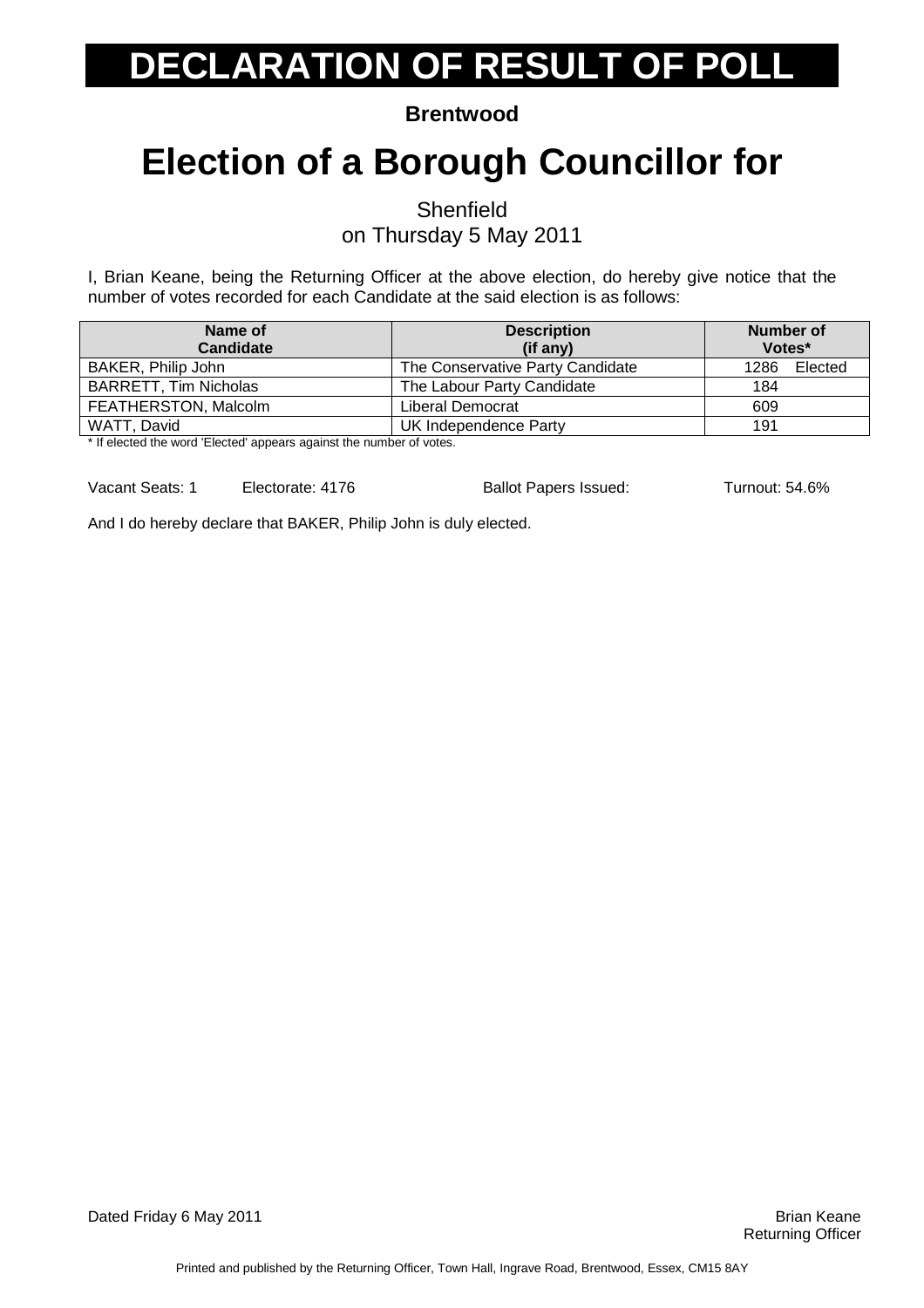**Brentwood** 

### **Election of a Borough Councillor for**

Tipps Cross

on Thursday 5 May 2011

I, Brian Keane, being the Returning Officer at the above election, do hereby give notice that the number of votes recorded for each Candidate at the said election is as follows:

| Name of<br><b>Candidate</b>                                         | <b>Description</b><br>(if any)   | Number of<br>Votes* |
|---------------------------------------------------------------------|----------------------------------|---------------------|
| HALL, Roberta Marilyn Bryan                                         | Liberal Democrat                 | 261                 |
| HENWOOD, Madeline Joyce Wortley                                     | The Conservative Party Candidate | Elected<br>1018     |
| WIGRAM, Michele Anne                                                | The Labour Party Candidate       | 176                 |
| t If alaatad the ward 'Elected' oppears against the pumber of vates |                                  |                     |

If elected the word 'Elected' appears against the number of votes.

Vacant Seats: 1 Electorate: 3024 Ballot Papers Issued: Turnout: 48.5%

And I do hereby declare that HENWOOD, Madeline Joyce Wortley is duly elected.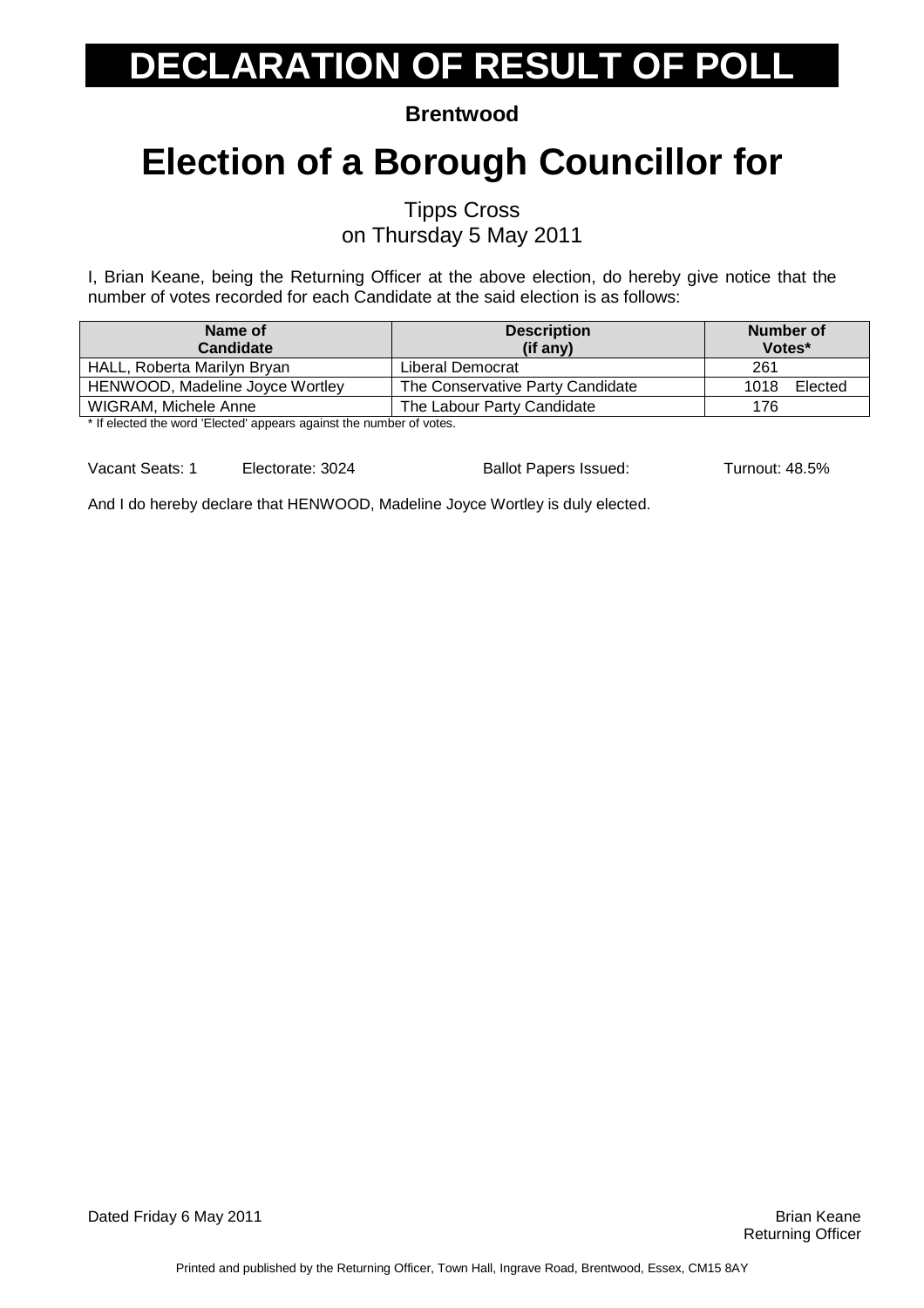**Brentwood** 

### **Election of a Borough Councillor for**

**Warley** 

on Thursday 5 May 2011

I, Brian Keane, being the Returning Officer at the above election, do hereby give notice that the number of votes recorded for each Candidate at the said election is as follows:

| Name of<br><b>Candidate</b>                           | <b>Description</b><br>$(if$ any)                      | Number of<br>Votes* |
|-------------------------------------------------------|-------------------------------------------------------|---------------------|
| <b>BURELLI, Kim Michele</b>                           | The English Democrats - "Putting England"<br>First!`` | 110                 |
| LLOYD, William Albert                                 | The Conservative Party Candidate                      | Elected<br>978      |
| MAYO, Peter John                                      | The Labour Party Candidate                            | 259                 |
| YOUNG, Cyril Denis<br>$\cdot$ $\cdot$ $\cdot$ $\cdot$ | Liberal Democrat                                      | 782                 |

\* If elected the word 'Elected' appears against the number of votes.

Vacant Seats: 1 Electorate: 4527 Ballot Papers Issued: Turnout: 47.3%

And I do hereby declare that LLOYD, William Albert is duly elected.